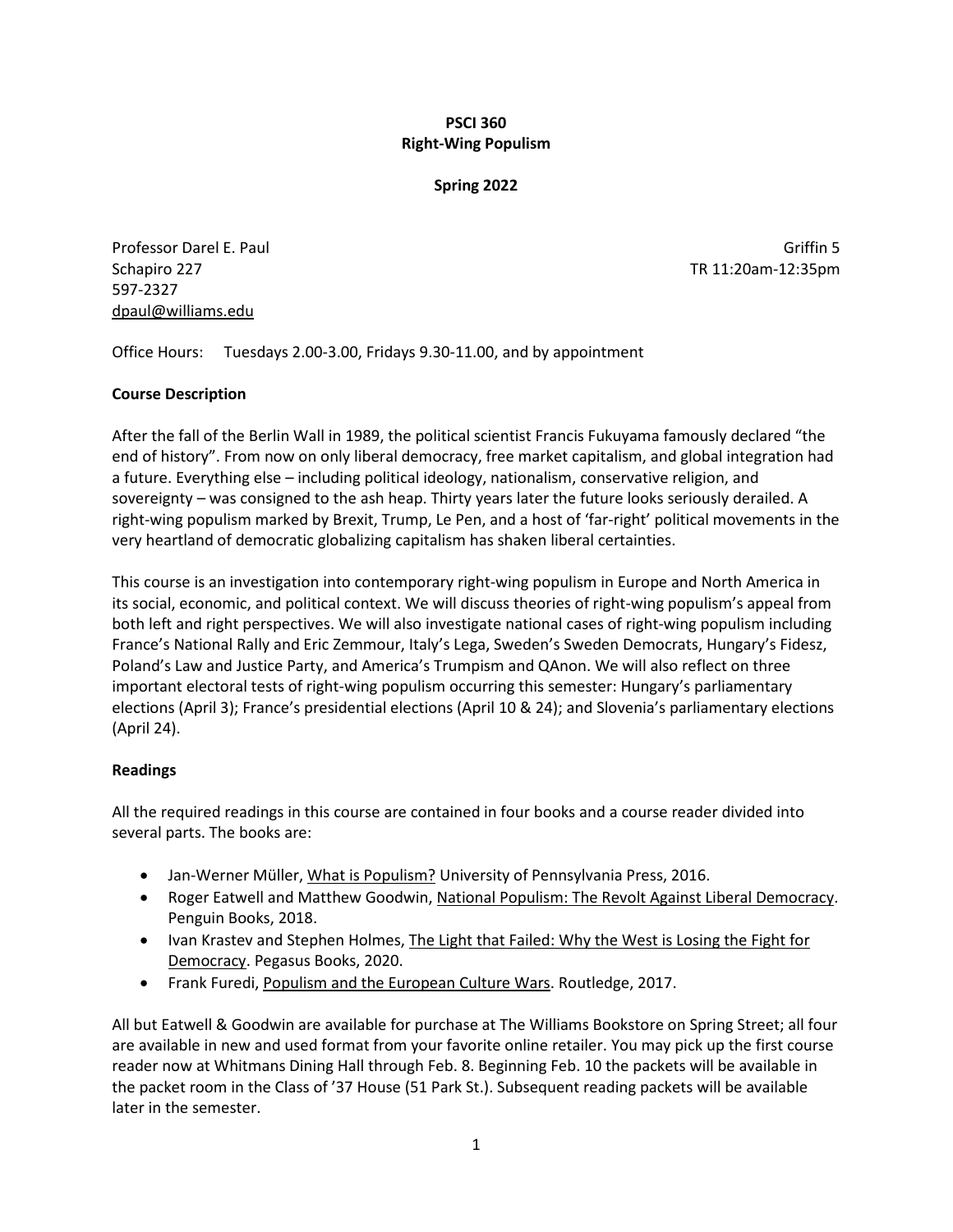We are reading approximately 75 pages per class this semester. While this amount is a somewhat heavy reading load, it is certainly nothing beyond your capabilities. All students are expected to faithfully keep up with the readings throughout the entire semester. This course is a seminar and depends upon your preparation for its success. Please come to each class prepared to listen, learn, and discuss.

### **Course requirements**

- **Two (2) short reflection papers** short critical engagements with a discrete collection of course readings, 1200-1600 words (double-spaced, 11-pt. font minimum).
	- 1. a critical engagement with the 'left explains' literature from the syllabus, due Tuesday, March 1, 5pm.
	- 2. a critical engagement with the 'right explains' literature from the syllabus, due Tuesday, March 15 5pm.

I will hand out prompts for the short reflection papers one week before they are due.

- **One (1) research paper proposal** As this class is a research course for the Political Science Department, one of its objectives is to develop your skills for independent research. This will culminate in a formal research paper proposal that you will write in parts over the second half of the semester on a topic of your choice related to contemporary right-wing populism. Detailed expectations for each aspect of the process will be forthcoming.
	- 1. research question, 50-100 words, due April 8, 5pm.
	- 2. annotated bibliography, min. 10 academic sources, min. 20 total sources, due April 22, 5pm.
	- 3. preliminary proposal, 300-500 words, due April 29, 5pm.
	- 4. first draft, min. 3000 words, due May 9, 5pm.
	- 5. peer edits of first draft, due May 13, 5pm.
	- 6. final draft, min. 4500 words, due May 21, 5pm.
- **Every class discussion questions** Prior to each class, you will submit 1-2 discussion questions relevant to the day's readings. These questions should be thoughtful engagements with the main ideas from the text(s) and thus go beyond a simple one-sentence query. Possible questions might explore unclear passages in the readings, point out notable gaps in an author's discussion, or offer critiques of an author's argument. The best questions will be framed by a brief (< 300 words) discussion. I will use these questions to guide class discussion each day, including calling on you in class based on your remarks. Use our course Glow page to submit them. Questions are due by 9am the day of class. Glow will lock automatically at that time and will not accept any submissions after

**Please note:** Due dates for papers and the components of the research paper proposal are firm. Meeting the due dates are particularly important for your progress toward a completed proposal. Except in truly extraordinary circumstances, please do not ask for extensions.

Early papers are always welcome. Papers received on the due date but after the time deadline are beggars seeking undeserved mercy and will be dealt with at my discretion.

Papers received after midnight on the due date are irredeemably late and will be penalized one partial letter grade (e.g. A to A-, B+ to B) per 24 hours after the original deadline. If you can only write a poor paper by the deadline, consider taking the grade penalty and the extra time to write an excellent one.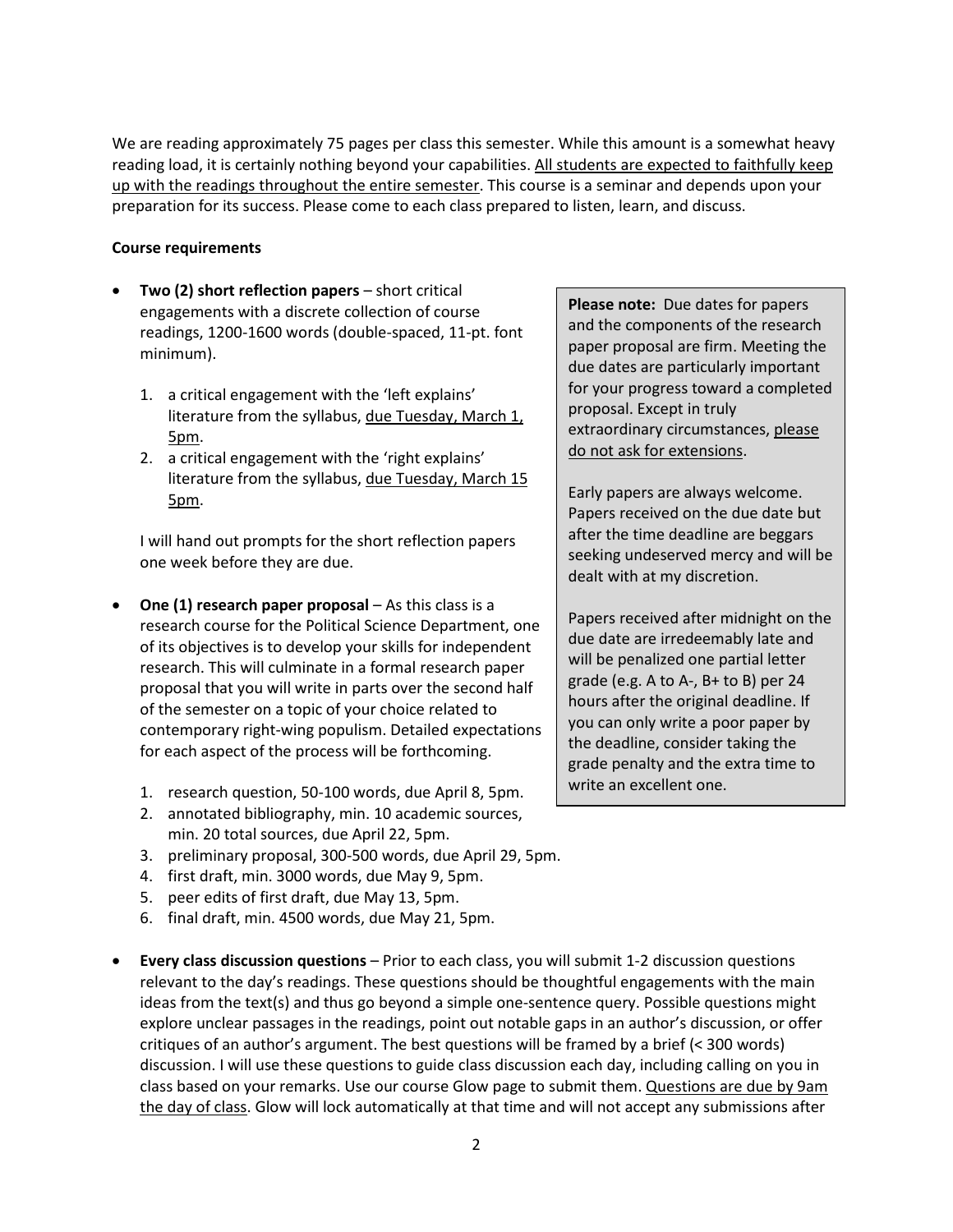the deadline. If you miss a day's questions, don't bother writing them later. Take a 'pass' and resolve to do better in the future.

• **Class participation** – Regular attendance and constructive participation is necessary for this course to be successful and is therefore expected. Unexcused absences and a failure to engage the material in class will be noted. More than one unexcused absence will result in a grade penalty.

## **Speech policy**

Right-wing populism is a topic that stirs many emotions. While I want to cultivate a respectful and welcoming classroom environment, I also want to cultivate an open and dynamic one. With the aim of advancing and deepening everyone's understanding of the issues addressed in this course, I urge students to speak their minds, explore ideas and arguments, play devil's advocate, and engage in robust discussion. I expect students to do business in the proper currency of intellectual discourse—a currency consisting of reason, evidence, and argument—but no ideas or positions are out of bounds. I will engage in no thought- or language-policing beyond the minimum required for respectful dialog. If you have any concerns about classroom climate, please come to me to share them.

## **Honor Code**

While you may consult with friends, fellow classmates, professors, and printed sources on the ideas discussed in this class, all written work must ultimately be yours and yours alone. In particular, be scrupulous in avoiding plagiarism. Be sure to use quote marks when quoting directly and cite appropriately. The Honor Code applies in this course!

### **Grades**

Your overall grade in this course will be determined according to the following formula:

| Short reflection papers         | 15% ea. |
|---------------------------------|---------|
| Research paper steps (combined) | 10%     |
| Final research paper proposal   | 35%     |
| Discussion questions            | 15%     |
| Class participation             | 10%     |

I am always happy to talk over course topics, discus a class assignment, or chat about current events – especially over coffee. Drop by during office hours or set up an appointment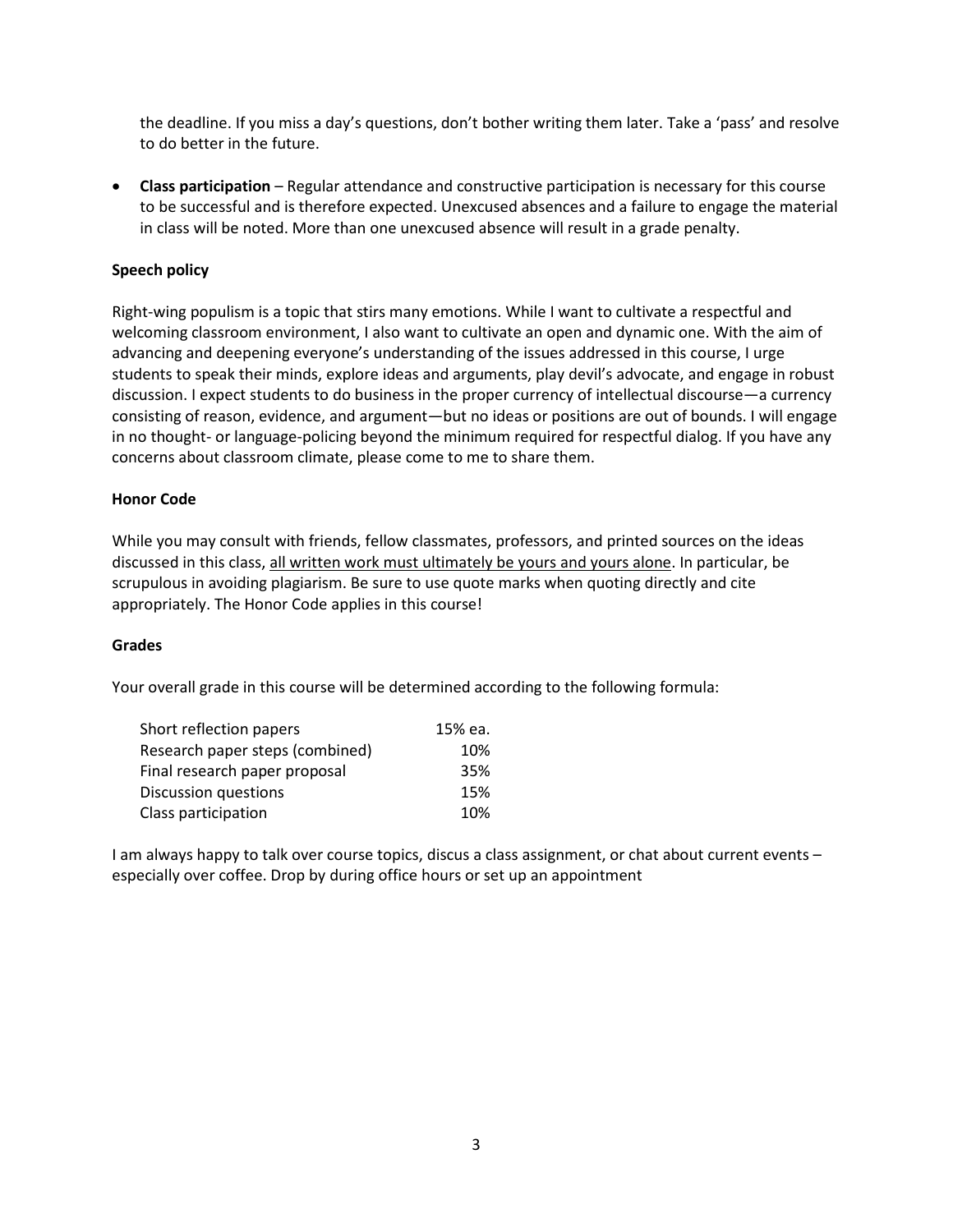### **Course Calendar**

### **INTRODUCTION**

# Wednesday **What is right-wing populism (RWP)?**

Feb. 2

• no readings

### Tuesday **An introduction to explaining RWP**

Feb. 8

*Creeping fascism*

- Jason Stanley, "America is now in fascism's legal phase," The Guardian, 22 December 2021.
- Thomas Homer-Dixon, "States of emergency," The Globe and Mail, 2 January 2022.
- "Remarks by President Biden to mark one year since the January 6th deadly assault on the U.S. Capitol," The White House, 6 January 2022.

## *Liberal oligarchy*

- Richard Hanania, "Why is everything liberal?" Hanania Newsletter, 21 April 2021.
- Richard Hanania, "2016: The turning point," Hanania Newsletter, 28 April 2021.
- Scott Alexander, "Contra Hanania on partisanship," Astral Codex Ten, 12 August 2021.
- Darryl Cooper, "Author of the mega-viral thread on MAGA voters, Darryl Cooper, explains his thinking," Glenn Greenwald, 12 July 2021.
- Pedro L. Gonzalez, "The myth of January 6," Newsweek, 6 January 2022.

## **THE LEFT EXPLAINS RIGHT-WING POPULISM**

### Thursday **RWP as psychological defect**

Feb. 10

- Richard Hofstadter, "The paranoid style in American politics," in The Paranoid Style in American Politics (1965), 3-40.
- Adrienne LaFrance, "Nothing can stop what is coming," The Atlantic, June 2020, 27-38.
- Gideon Rachman, "Europe is not immune from US-style unrest," Financial Times, 12 January 2021.
- Joseph E. Uscinski et al., "American politics in two dimensions: Partisan and ideological identities versus anti-establishment orientations," American Journal of Political Science 65 (2021), 877-895.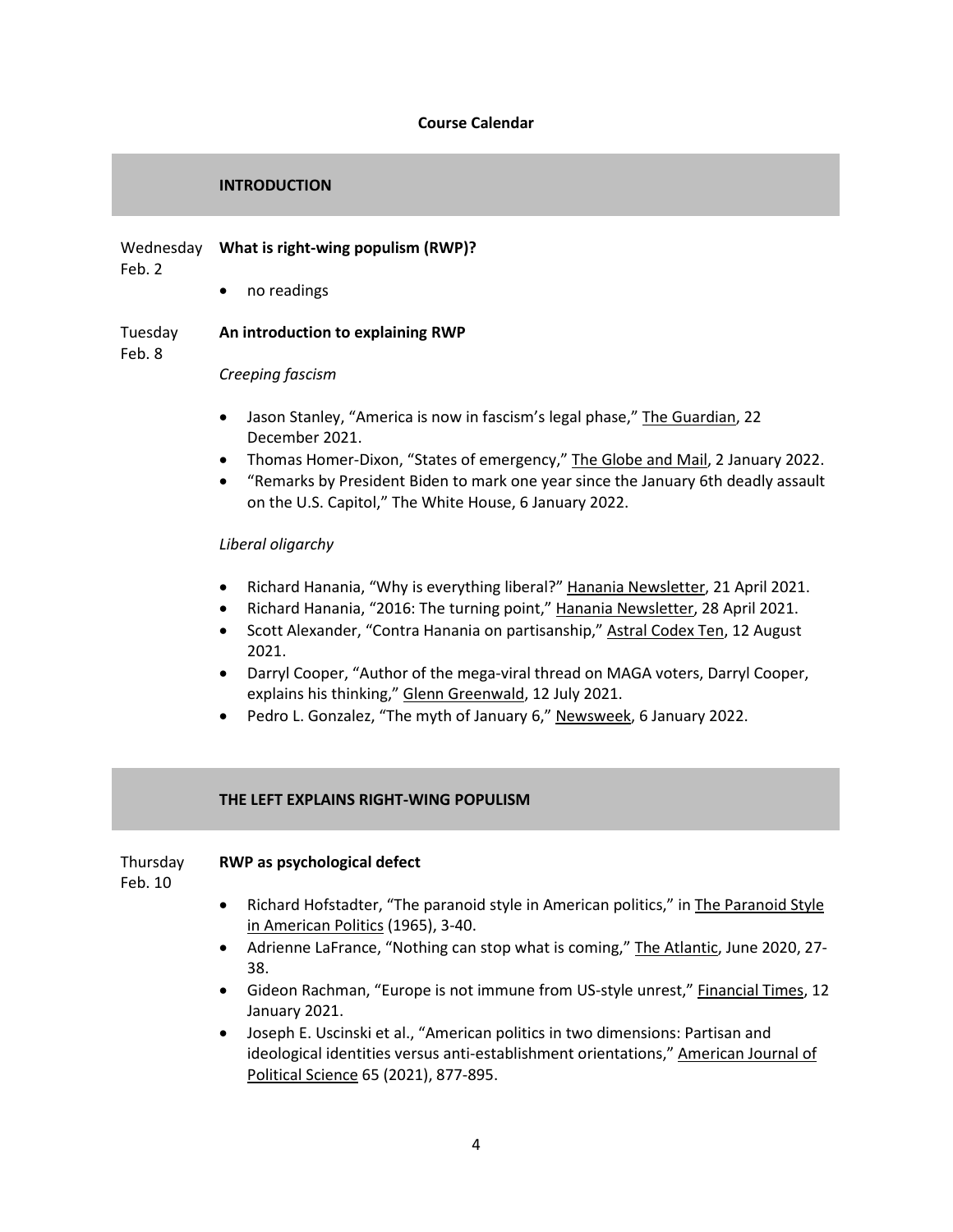### Tuesday **RWP as cultural backlash**

Feb. 15

• Pippa Norris and Ronald Inglehart, Cultural Backlash: Trump, Brexit, and Authoritarian Populism (2019), chs. 4-6.

### Thursday **RWP as dictatorship**

Feb. 17

- Jan-Werner Müller, What Is Populism? (2016).
- Jan-Werner Müller, "Capitalism in one family," London Review of Books 38 (23) (1 December 2016), 10-14.

### Tuesday **RWP as sociocultural conflict**

Feb. 22

- Amory Gethin et al., "Brahmin left versus merchant right: Changing political cleavages in 21 Western democracies, 1948-2020," The Quarterly Journal of Economics 137 (2022), 1-48.
- Milada Anna Vachudova, "Populism, democracy, and party system change in Europe," Annual Review of Political Science 24 (2021), 471-498.

## **THE RIGHT EXPLAINS RIGHT-WING POPULISM**

| Thursday<br>Feb. 24 | <b>RWP</b> as class struggle                                                                                                                                                                                              |  |
|---------------------|---------------------------------------------------------------------------------------------------------------------------------------------------------------------------------------------------------------------------|--|
|                     | Christopher Lasch, The True and Only Heaven (1991), ch. 11.<br>$\bullet$<br>Roger Eatwell and Matthew Goodwin, National Populism: The Revolt Against<br>Liberal Democracy (2018), chs. 3 & 5.                             |  |
| Tuesday<br>March 1  | <b>RWP</b> as nationalism                                                                                                                                                                                                 |  |
|                     | Roger Eatwell and Matthew Goodwin, National Populism: The Revolt Against<br>Liberal Democracy (2018), ch. 4.                                                                                                              |  |
|                     | Eric Kaufmann, Whiteshift: Populism, Immigration, and the Future of White<br>$\bullet$<br>Majorities (2019), ch. 8.                                                                                                       |  |
| Thursday<br>March 3 | <b>RWP</b> as a democracy movement                                                                                                                                                                                        |  |
|                     | Pierre Manent, "Populist demagogy and the fanaticism of the center," American<br>Affairs 1 (2) (Summer 2017), 9-18.                                                                                                       |  |
|                     | Christopher Caldwell, "What is populism?" Claremont Review of Books, Fall 2018.<br>$\bullet$<br>Roger Eatwell and Matthew Goodwin, National Populism: The Revolt Against<br>$\bullet$<br>Liberal Democracy (2018), ch. 2. |  |
|                     | Margaret Canovan, "Trust the people! Populism and the two faces of democracy,"<br>$\bullet$<br>Political Studies 47 (1999), 2-16.                                                                                         |  |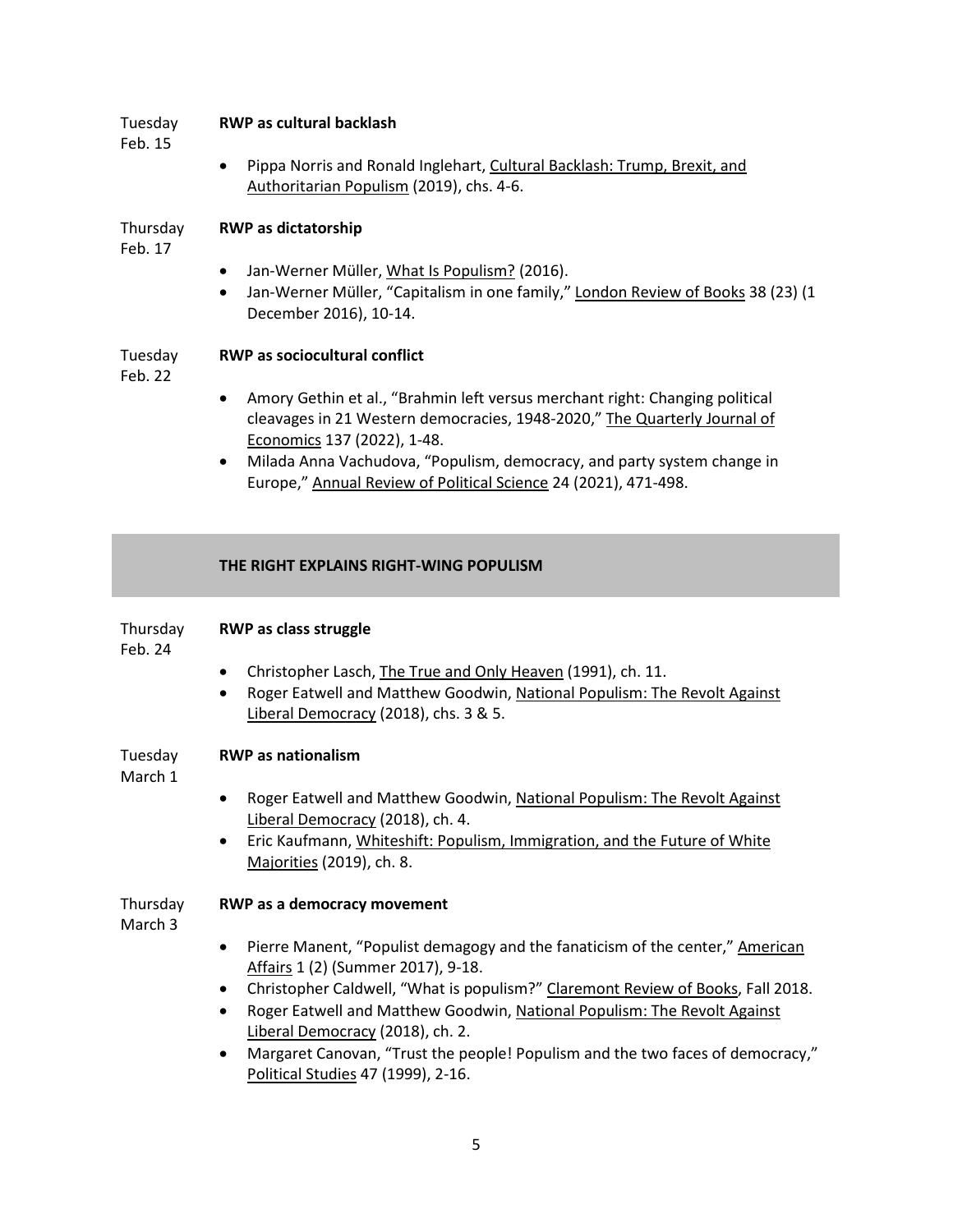### Tuesday **RWP as dealignment**

March 8

- Catherine E. De Vries and Sara B. Hobolt, Political Entrepreneurs: The Rise of Challenger Parties in Europe (2020), ch. 4.
- Roger Eatwell and Matthew Goodwin, National Populism: The Revolt Against Liberal Democracy (2018), ch. 6.
- Noam Gidron and Daniel Ziblatt, "Center-right political parties in advanced democracies," Annual Review of Political Science 22 (2019), 17-35.

## **RIGHT-WING POPULISM IN WESTERN EUROPE**

| Thursday | <b>France</b> |
|----------|---------------|
| March 10 |               |

- William Downs, Political Extremism in Democracies (2012), 25-44.
- Nonna Mayer, "The radical right in France," The Oxford Handbook of the Radical Right (2018), 433-451.
- Gilles Ivaldi, "A new course for the French radical right?" in Tjitske Akkerman et al., eds., Radical Right-Wing Populist Parties in Western Europe: Into the Mainstream? (2016), 225-246.
- Yves Surel, "How to stay populist? The Front National and the changing French party system," West European Politics 42 (2019), 1230-1257.
- Jon Allsop, "Marine Le Pen's 'perfect soldier'," New York Review of Books, 4 September 2021.
- Christopher Caldwell, "France on the verge of civil war," Claremont Review of Books, Fall 2021.
- "I am a candidate for the presidential election," YouTube, uploaded by Éric Zemmour, 30 November 2021. *[see Glow]*

### Tuesday **Italy**

March 15

- Daniele Caramani, "Will v. reason: The populist and technocratic forms of political representation and their critique of party government," American Political Science Review 111 (2017), 54-67.
- Marco Tarchi, "Italy: The promised land of populism?" Contemporary Italian Politics 7 (2015), 273-285.
- Roberto D'Alimonte, "How the populists won in Italy," Journal of Democracy 30 (2019), 114-127.
- Thomas Fazi, "The eternal return of 'technical government' in Italy," American Affairs 5 (2) (Summer 2021), 116-138.
- Diego Garzia and Johannes Karremans, "Super Mario 2: Comparing the technocratled Monti and Draghi governments in Italy," Contemporary Italian Politics 13 (2021), 105-115.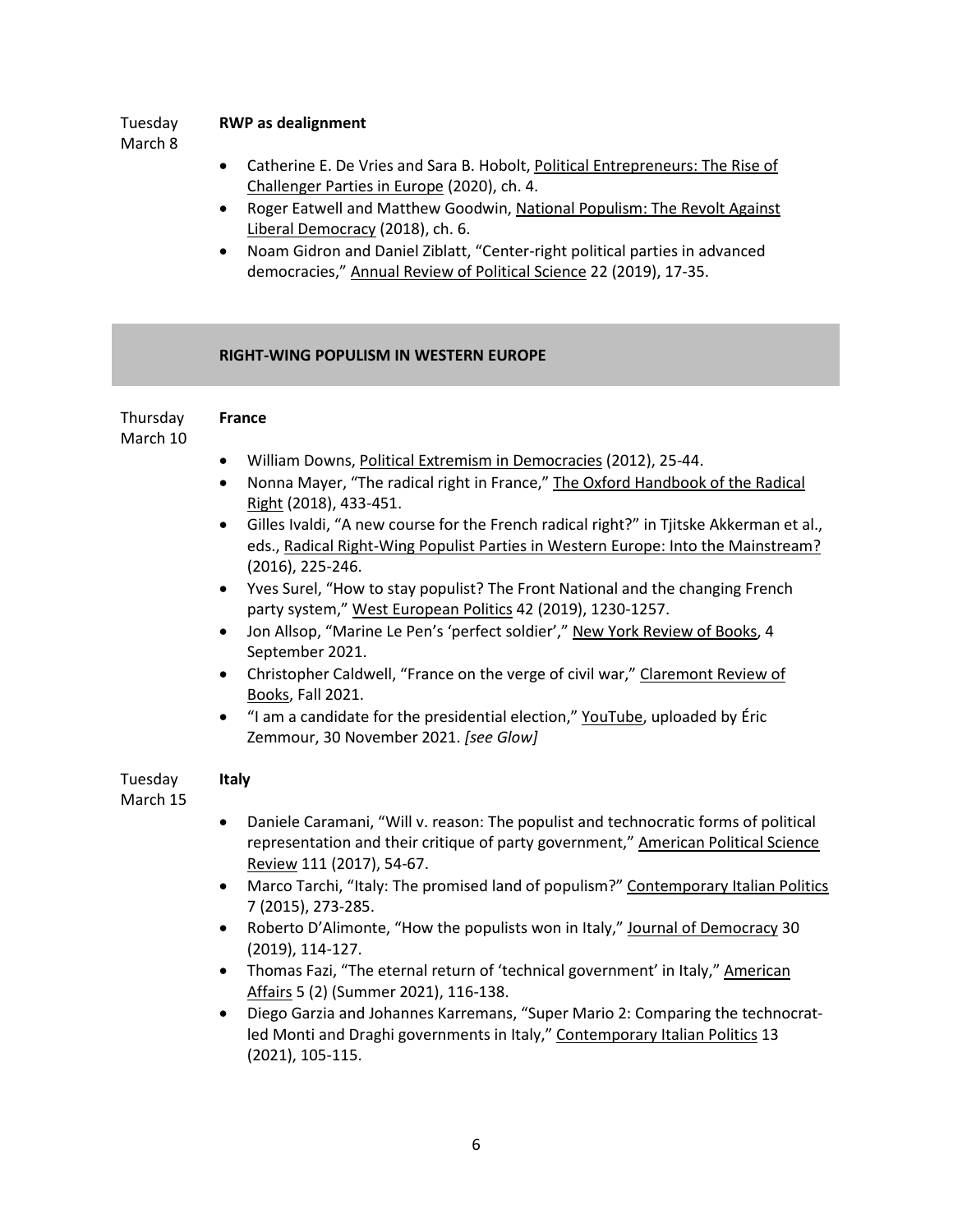- James Dennison and Andrew Geddes, "The centre no longer holds: The Lega, Matteo Salvini and the remaking of Italian immigration politics," Journal of Ethnic and Migration Studies (2021). • Christopher Caldwell, "Little Italy," Claremont Review of Books, Summer 2021. Thursday March 17 *No class – enjoy an early spring break! Spring break* Tuesday April 5 **Sweden** • Anders Backlund, "Isolation and policy co-optation: The path dependency of the Swedish cordon sanitaire," Paper presented at Swedish Political Science Association annual conference, October 2016. • Chapter TBA from Henrik Enroth and Magnus Hagevi, eds., Cartelisation, Convergence or Increasing Similarities?: Lessons from Parties in Parliament (2018). • Simon Oja and Brigitte Mral, "The Sweden Democrats came in from the cold," in Ruth Wodak et al., eds., Right-Wing Populism in Europe (2013), 277-292. • Nicholas Aylott and Niklas Bolin, "A party system in flux: The Swedish parliamentary election of September 2018," West European Politics 42 (2019), 1504-1515. • John H. S. Åberg, "Is there a state crisis in Sweden?" Society 56 (2019), 23-30. • James Savage, "Sweden's crumbling center," New Statesman, 2 July 2021, 13-14. • Malcom Kyeyune, "Sweden's cultural revolution," Unherd, 22 September 2021. Thursday April 7 **Does the** *cordon sanitaire* **work?** • Jakob Schwörer and Belén Fernández-García, "Demonisation of political discourses? How mainstream parties talk about the populist radical right," West European Politics 44 (2021), 1401-1424. • Ian Down and Kyung Joon Han, "Marginalisation or legitimation? Mainstream party positioning on immigration and support for radical right parties," West European Politics 43 (2020), 1388-1414. • Tarik Abou-Chadi and Werner Krause, "The causal effect of radical right success on mainstream parties' policy positions: A regression discontinuity approach," British Journal of Political Science 50 (2020), 829-847. • Roger Eatwell and Matthew Goodwin, National Populism: The Revolt Against Liberal Democracy (2018), Conclusion. Tuesday April 12 **SIDEBAR: Reflections on the 2022 Hungarian and French elections**
	- TBA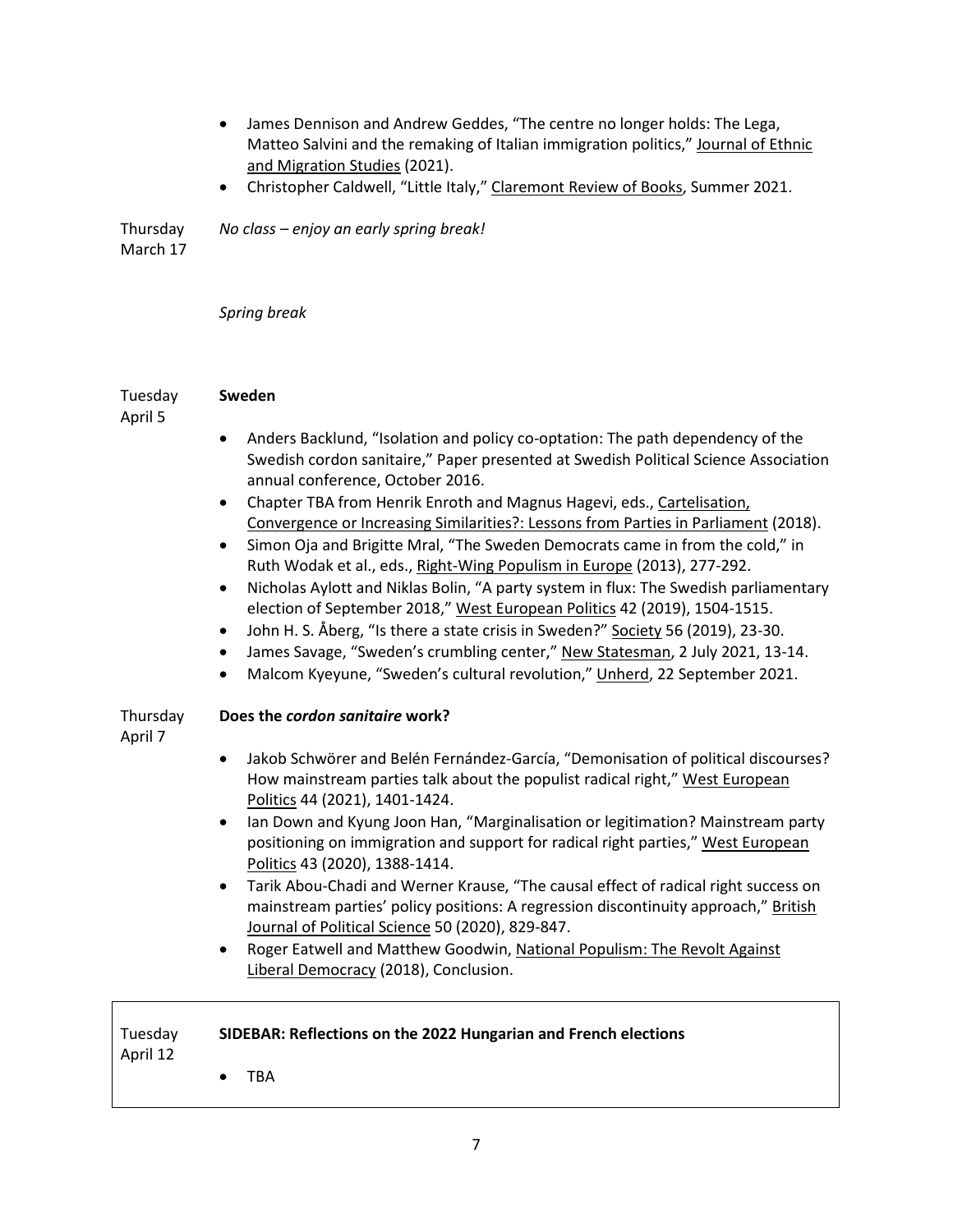### **RIGHT-WING POPULISM IN CENTRAL EUROPE**

#### Thursday **Social conservatism**

April 14

- "Viktor Orbán's speech at the 14th Kötcse civil picnic," 5 September 2015.
- Katalin Novák, "Family-centered governance to counter the demographic crisis," Hungarian Conservative 1 (4) (2021).
- Christopher Caldwell, "Hungary and the future of Europe," Claremont Review of Books, Spring 2019.
- Elizabeth Zerofsky, "Victor Orban's far-right vision for Europe, The New Yorker, 7 January 2019.
- Claudia Ciobanu et al., "V4 'Family Declaration' seen as vehicle for social conservative drive in EU," Reporting Democracy, 2 June 2021.
- Mitchell A. Orenstein and Bojan Bugaric, "Work, family, Fatherland: The political economy of populism in Central and Eastern Europe," Journal of European Public Policy (2020).
- Guglielmo Meardi and Igor Guardiancich, "Back to the familialist future: The rise of social policy for ruling populist radical right parties in Italy and Poland," West European Politics 25 (2022), 129-153.

### Tuesday **Illiberal constitutionalism**

April 19

- "Prime Minister Viktor Orbán's Speech at the 25th Bálványos Summer Free University and Student Camp," 26 July 2014.
- Paul Blokker, "Populism as a constitutional project," International Journal of Constitutional Law 17 (2019), 535–553.
- Tímea Drinóczi and Agnieszka Bień-Kacała, "Illiberal constitutionalism: The case of Hungary and Poland," German Law Journal 20 (2019), 1140-1166.
- Eszter Petronella Soós, "Comparing Orbánism and Gaullism: The Gaullist physiognomy of Orbán's post-2010 Hungary," Studia Politica: Romanian Political Science Review 15 (2015), 91-108.

### Thursday **RWP versus the EU I**

April 21

• Ivan Krastev and Stephen Holmes, The Light that Failed: Why the West is Losing the Fight for Democracy (2020).

### Tuesday **RWP versus the EU II**

April 26

• Frank Furedi, Populism and the European Culture Wars (2017).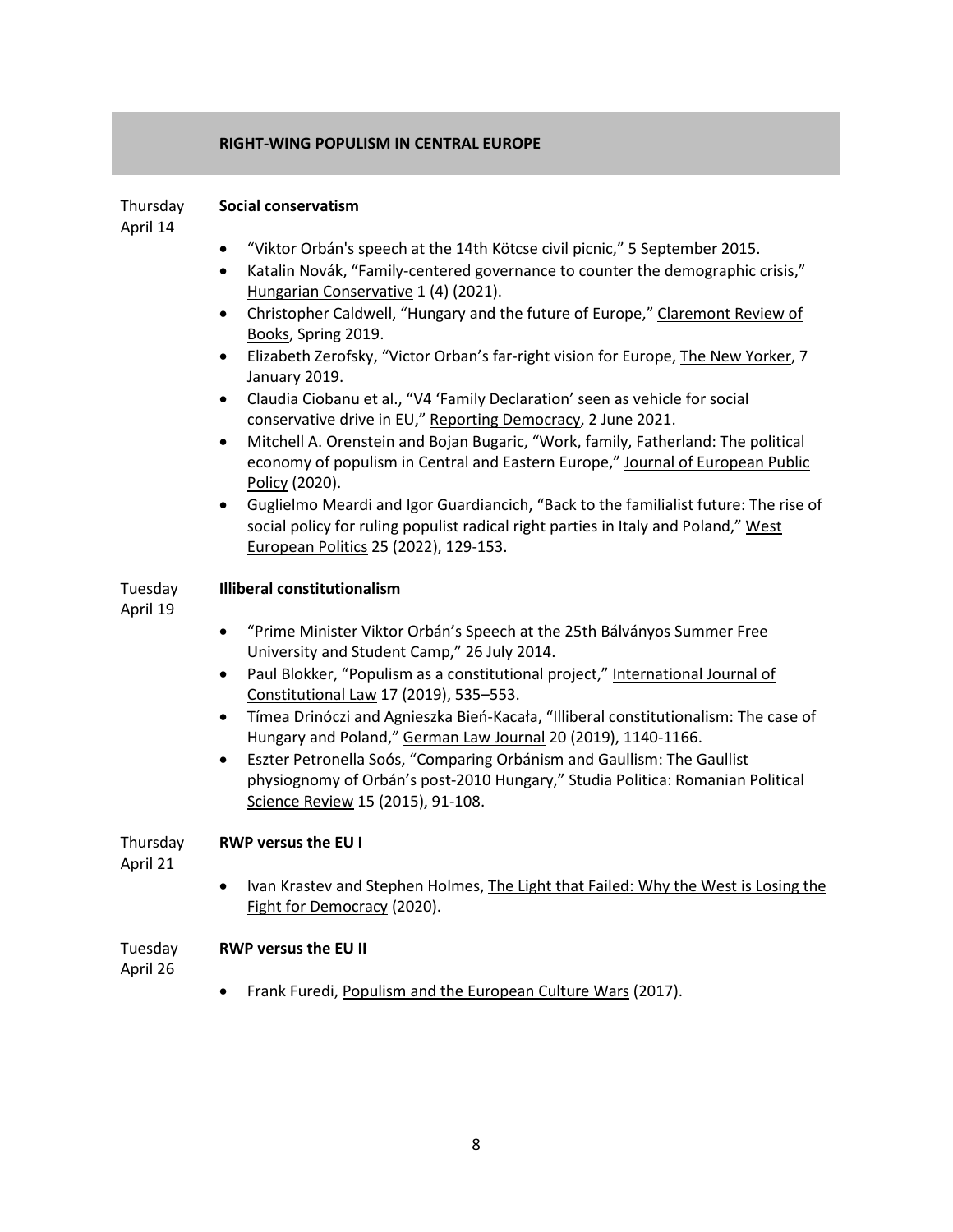### **RIGHT-WING POPULISM IN THE UNITED STATES**

#### Thursday **Trump and democracy**

April 28

- Steven Levitsky and Daniel Ziblatt, How Democracies Die (2018), Introduction, chs. 5-6 & 8.
- Michael Anton, "Will the real authoritarian please stand up?" Claremont Review of Books, Summer 2018.
- Casey Burgat and Matt Glassman, "Politics after Trump," National Affairs, Winter 2021.

#### Tuesday **Trump and race**

May 3

- Ta-Nehisi Coates, "The first white president," The Atlantic, October 2017.
- Marc Hooghe and Ruth Dassonneville, "Explaining the Trump vote: The effect of racist resentment and anti-immigration sentiments," PS: Political Science & Politics 51 (2018), 528-534.
- Rogers M. Smith and Desmond King, "White protectionism in America," Perspectives on Politics 19 (2021), 460-478.
- Eric Kaufmann, "White identity and ethno-traditional nationalism in Trump's America," The Forum 17 (2019), 385-402.
- Eric Kaufmann, "The social construction of racism in the United States," Manhattan Institute, April 2021.
- Yair Ghitza and Jonathan Robinson, "What happened in 2020," Catalist (2022), excerpt.

### Thursday **The left backlash against Trump**

May 5

- Alex Maresca and David S. Meyer, "Tracking the Resistance," Sociology Compass 14 (11) (2020), 1-13.
- Evan Osnos, "How Trump could get fired," The New Yorker, 1 May 2017.
- Miles Taylor, "I am part of the Resistance inside the Trump administration," New York Times, 5 September 2018.
- Osita Nwanevu, "End the GOP," The New Republic, 13 February 2020.
- Glenn Greenwald, "Beyond BuzzFeed: The 10 worst, most embarrassing US media failures on the Trump-Russia story," The Intercept, 20 January 2019.
- Matt Taibbi, "Master list of official Russia claims that proved to be bogus," TK News by Matt Taibbi, 18 March 2021.
- Michael Lind, The New Class War (2020), ch. 6.
- Thomas Frank, "US liberals hysteria outlives Trump," Le Monde diplomatique, August 2021.